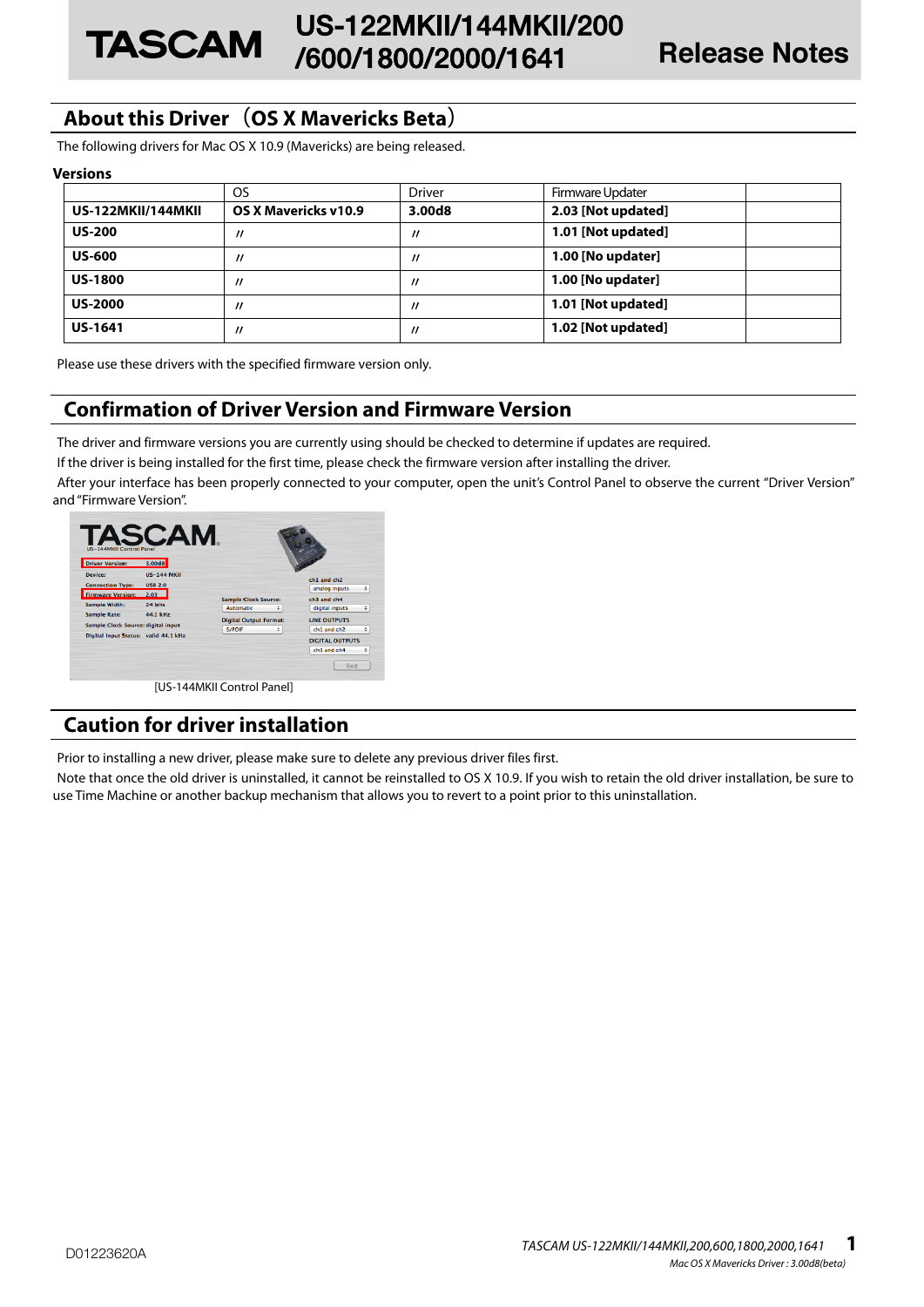## **Notes**

This driver is a beta (preliminary) release to support operation of TASCAM audio interfaces with Mac OS X 10.9 (Mavericks). Unexpected problems may occur, so before installing it, we advise all users to back up their computer.

Note that once the old driver is uninstalled, it cannot be reinstalled on OS X 10.9.

## **Driver selection**

This new driver for OS X 10.9 (Mavericks) exposes the audio interface to the OS as two separate types. The product name appears twice, once with (Bit Accurate) and once with (Core Audio)

### **Audio MIDI Settings**

Within the Audio MIDI Settings, Audio Devices, the <Bit Accurate> device will not allow you to select "Use this device for sound input", "Use this device for sound output" or "Play alerts and sound effects through this device". Please select the <Core Audio> version for this purpose.



[Menu that appears when the Core Audio version is selected and the right click menu opened]

## **Using DAW Software such as Cubase**

For Cubase and other DAWs, please use the Bit Accurate type when available.

Logic Pro X is an example of an application where you must choose the Core Audio version.



[Example : Selecting the ASIO driver from within Cubase]

The Bit Accurate driver allows for the best stability in playback and recording within a DAW, but Mac applications that were downloaded from the Mac App Store are not allowed to use this method. For those applications, you must select the Core Audio version of the product's device.

## **Digital Input (US-144MKII, US-600, US-1800, US-2000, US-1641)**

To use the DIGITAL IN input, select "Sample Clock = Automatic" in the Control Panel. It will not work correctly when Sample Clock is set to "Internal".

Refer to the Control Panel instructions in the Owner's Manual.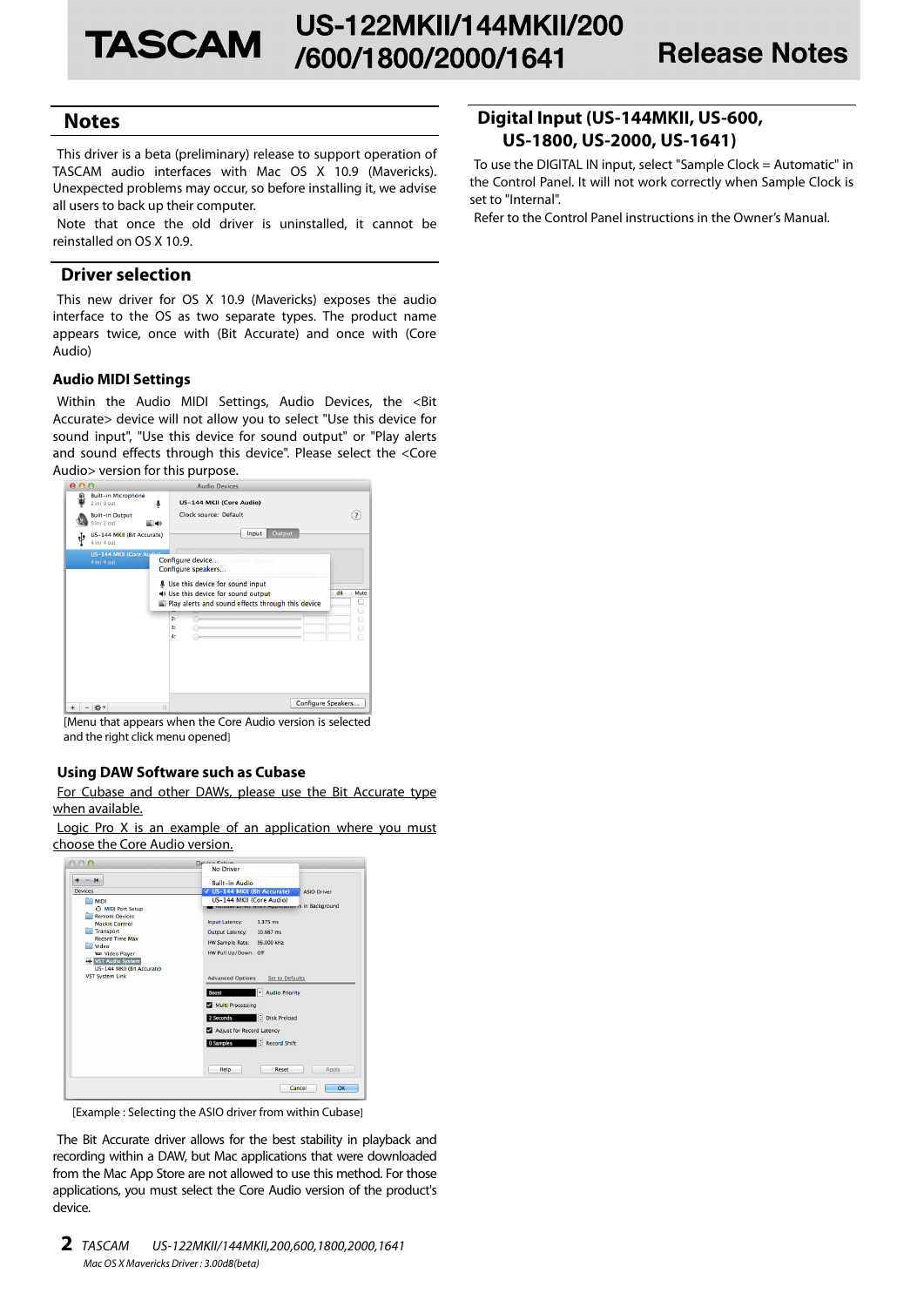# **How to update the Driver and Firmware**

Follow the procedures below to install the latest driver and then update the firmware.

## **About Gatekeeper**

There are some cases where a caution window can appear during the installation, depending on the Gatekeeper setting.

### 0 **In case Gatekeeper has been set to <Mac App Store>.**

The security caution "(filename) can't be opened because it was not downloaded from the Mac App Store." may appear.



In this case, close the caution window by clicking "OK", then click on the file while holding the Control key. Select the "Open" button.

The Caution window "(Filename) is not from the Mac App Store. Are you sure you want to open it?" will appear. Click the "Open" button.



There are cases when that same caution will appear when the Gatekeeper has been set to something other than "Allow the application from Mac App Store only."

There are also cases where you can't open the file and a message will appear saying "TASCAM US... can't be opened because it was not downloaded from the Mac App Store".



In this instance, execute the file after copying it from the original folder to a different folder (or your desktop).

You can also execute the file after changing the Gatekeeper setting to "Mac App Store and identified developers ".

### 0 **When the Gatekeeper has been set to something other than "Mac App Store".**

The following security caution "(Filename) is an application downloaded from the Internet. Are you sure you want to open it?" can appear. Click the "Open" button.



### 0 **To change the Gatekeeper setting**

Gatekeeper settings can be changed via the following path: "System Preferences" "Security & Privacy" "General" "Allow application downloaded from:"

To change the setting, click the "lock" icon at the bottom left, then input your system password.



This Lock is re-applied if the system environment setting is closed by the **button or command+Q** etc, or moving away from this panel by clicking <Show all>.

#### Caution

- Your computer is exposed to a certain level of risk (downloading unsigned apps) by changing the Gatekeeper setting.
- If the security level was changed to "Anywhere" (for the purposes of downloading the driver and firmware files), please return the selection to either "Mac App Store" or "Mac App Store and identified developers" after completing the driver and/or firmware installation.

### **Update procedures for driver**

Before beginning the installation, disconnect the unit from the USB cable.

- 1. Download the latest driver for your operating system from the TASCAM website (http://tascam.com/).
- 2. Double-click the Disc image file ("dmg" file) you downloaded, then double-click the "TASCAM US..." file in the opened folder.



#### Note

There are times that the zip file you download will not be automatically unzipped depending on your computer environment. In this case, double-click the disc image file after unzipping the zip file.

3. Proceed with the installation by following the install application's screen instructions.



4. When the following screen appears, check if any other running applications have unsaved data before clicking on "Reboot" to restart the computer to make the driver installation effective.



Restart the computer to complete the driver installation.